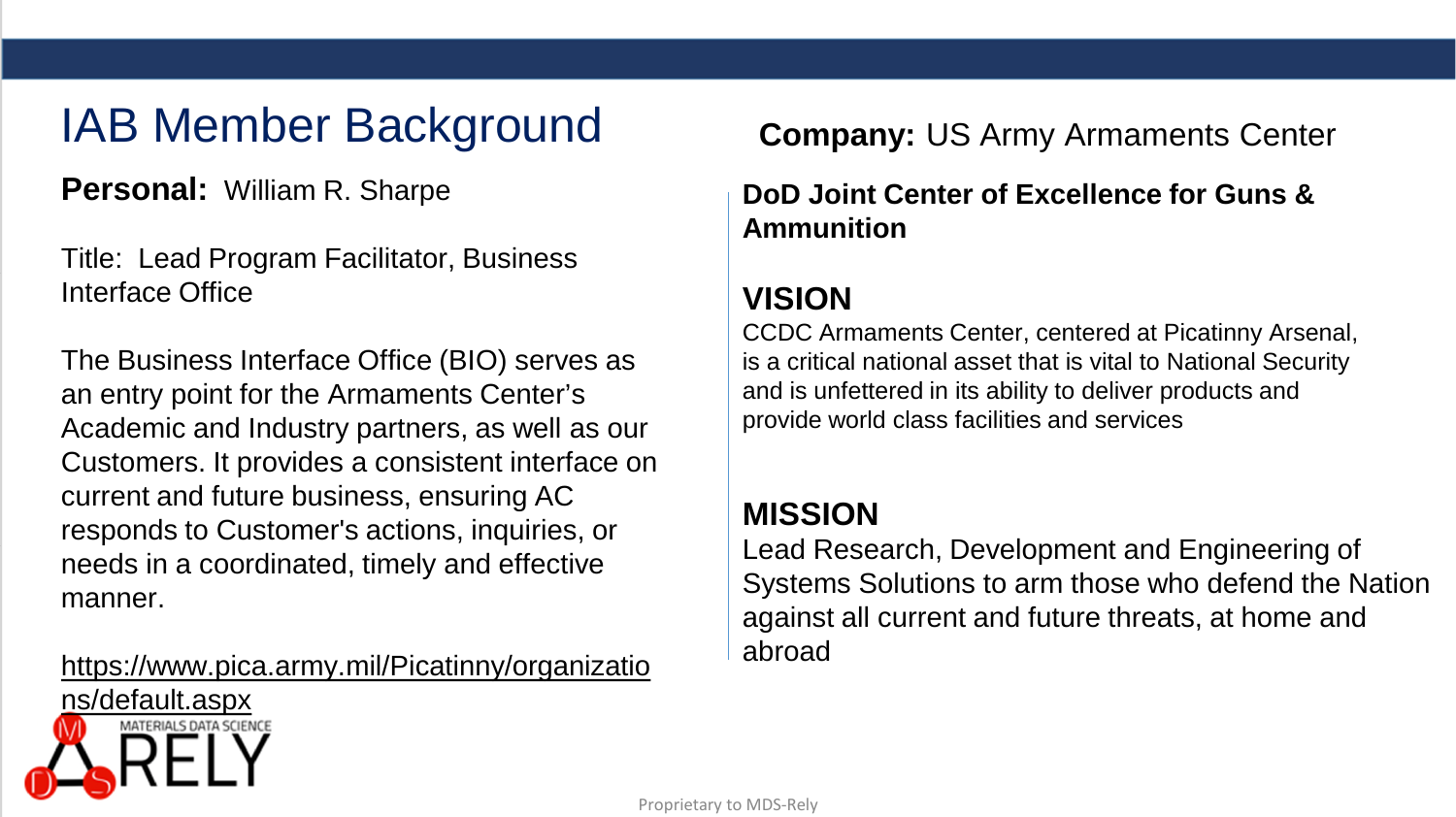#### **Materials Data Science Research Interests**

#### **Armaments Center Focus Areas**

**Lethality** 

**Pyrotechnics** 

Precision Armaments

Environmental Technologies Advanced Materials / Nanotechnologies Novel Power & Energy Systems for Weapons

& Munitions

Armaments Manufacturing Science

**Technologies** 

Reliability & Predictability Technology Modeling & Simulation of Armament Systems Advanced Energetics

Ammo Logistics System Technologies

### **Interesting things going on at your company that you want to share**

The Armaments Center is a sub-command under the Army Futures Command (AFC), who's mission is to modernize the Army. The AFC focuses on six priorities: (1) Long-Range Precision Fires; (2) Next-Generation Combat Vehicle; (3) Future Vertical Lift; (4) Battlefield Networking; (5) Air & Missile Defense; (6) and Soldier Lethality. AFC's cross-functional teams (CFTs) are Futures Command's vehicle for sustainable reform of the acquisition process for the future. AFC is focused on readiness for future combat with near-peer competitors, who have updated their capabilities while the United States military has been fighting insurgents since 2001.

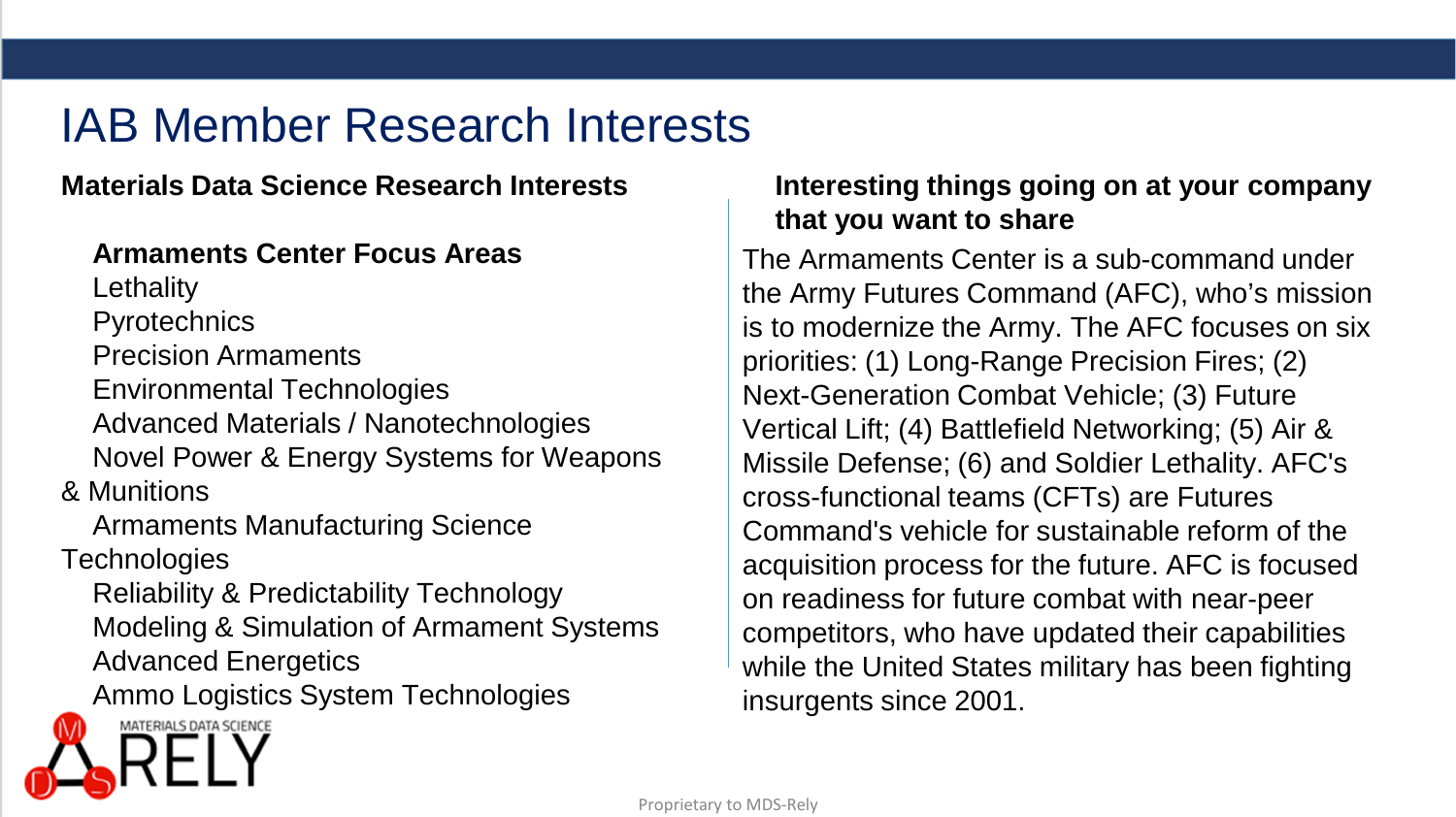#### Personal:

Melbs is cofoudner of Electroninks, Inc. Electroninks Incorporated was founded in 2014, with market and technology launch around 2017. We are a company with a deep knowledge base in materials science, chemistry and design focused on providing materials, inks and products for consumer electronics devices, including our own consumer products.

Our novel chemistries and formulation know-how is based on our brand of metal-complex based particle-free inks and pastes that can directly replace nanoparticle and flake-based metallic inks and films. Our philosophy is that pure metallic films are the best way to increase performance. reliability and overall cost of manufacturing and ownership. To date, our products include conductive inks based on Aq. Au, Pt, Pd, Ni, and Cu metal-complex chemistry.

Since its founding, Electroninks has been adopted into the consumer electronics supply chain and developed its own entire consumer product line, Circuit Scribe. Currently, Electroninks develops high-performance solutions for many markets including display, plating, interconnects and wearables, as well as consumer devices.

Electroninks' headquarters and primary production facility is in Austin, Texas. We have additional sales and field offices in Silicon Valley, Taipei, Kaohsiung and Seoul. In total, Electroninks employs ~40 employees worldwide, with the majority of those in Austin HQ, with high-value roles. We are proud to manufacture in the USA, and have become a key domestic supplier, and in some cases sole-supplier, of these types of conductive inks.

#### Company:

#### **Corporate Overview**

- Company: Operating both B2B and direct-to-consumer under one roof.













**CON APPLIED** 

Our Products: World-leader in providing metal-complex based particle-free conductive inks as direct replacement for conductive inks/pastes, LDS, sputtering, etching to enable economical agile, additive manufacturing.

Employees: ~40 in four countries (USA, Korea, China, Taiwan)

Financing: Series B \$24M USD raised in 2022 from world-wide Tier 1 Partners

Investors and Partners: Strategic supply chain access

Facility: 30,000 SQ FT manufacturing facility in Austin, TX. Dedicated labs for ink production, R&D, office space, and logistics



**DIGLIN-Q-TEL** 

electroninks

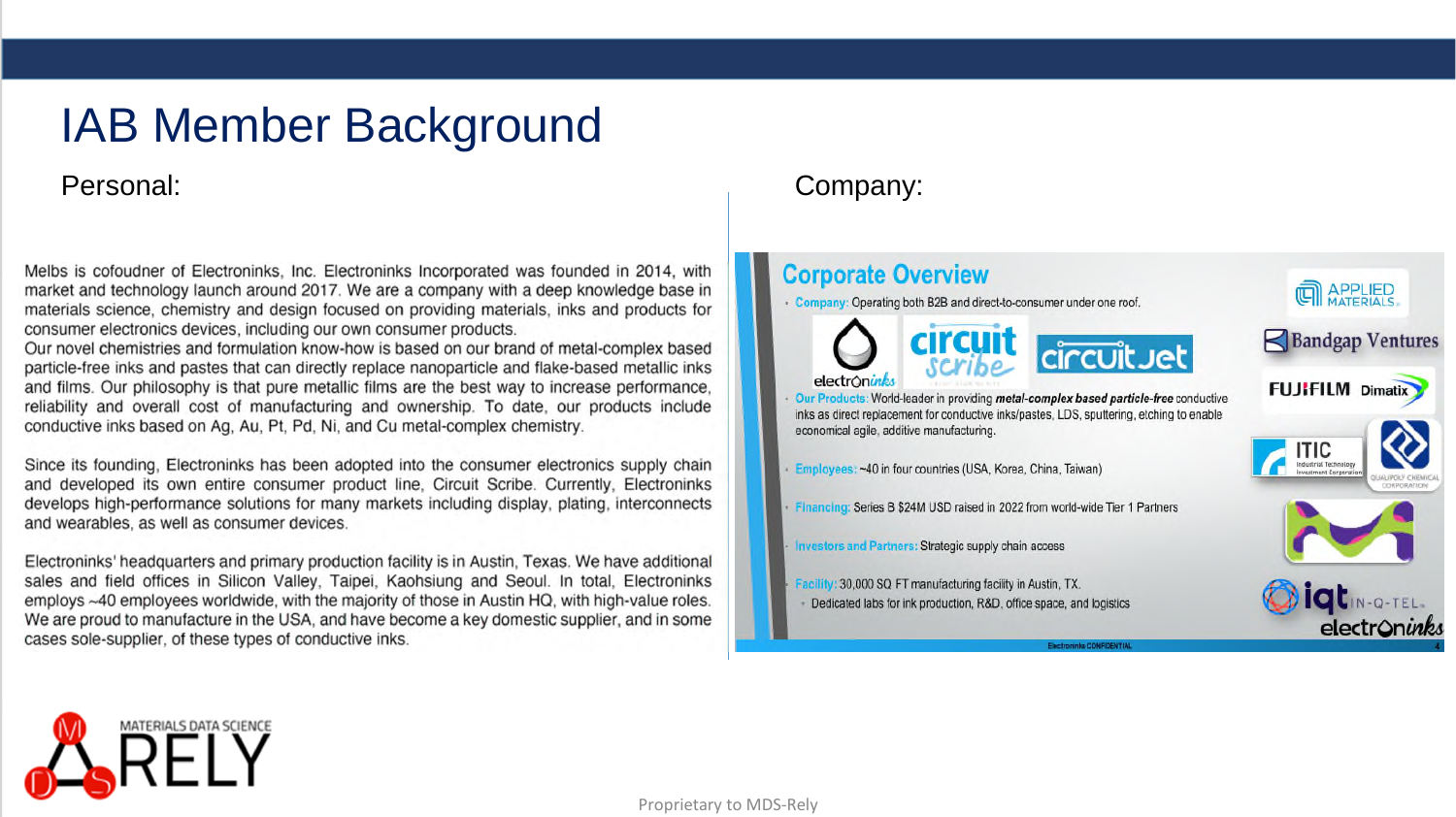Materials Data Science Research Interests (why you are a part of MDS-Rely)

- EMI Shielding (materials, testing)
- **Collaborations**



Interesting things going on at your company that you want to share

• Commercialized our EMI shielding products (silver conductive inks) with Merck EMD



Proprietary to MDS-Rely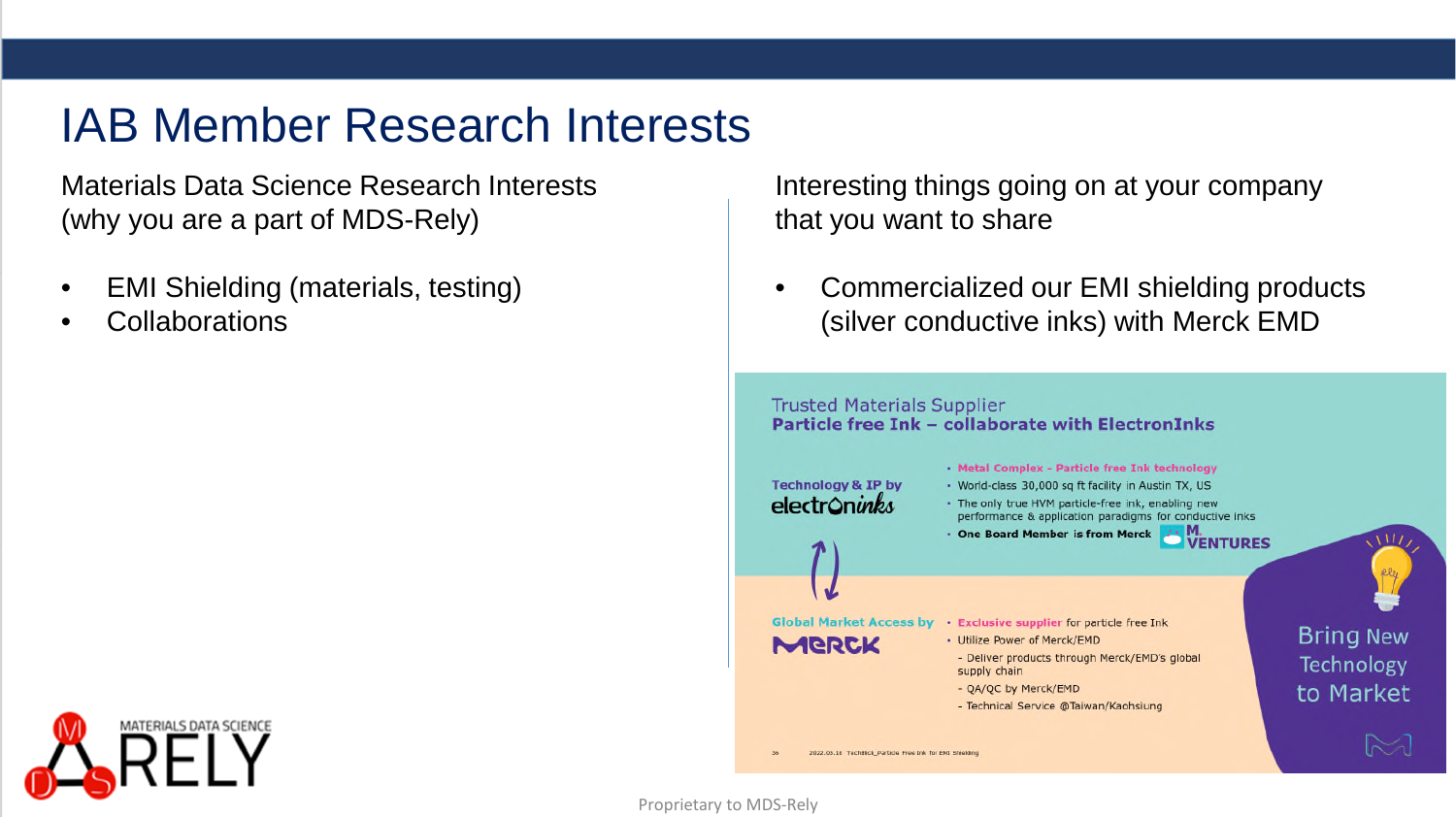Personal:

Brian Giera, PhD Group Leader for Analytics for Advanced Manufacturing

Computational Materials **Scientist** 



PhD, Chemical Engineering, UC Santa Barbara BS, Chemical Engineering, Purdue University

Company: Lawrence Livermore National Laboratory

Premier research and development institution for science and technology applied to national security within the Department of Energy

- Established 1952
- ~7,900 employees
- ~\$2.5B annual federal budget



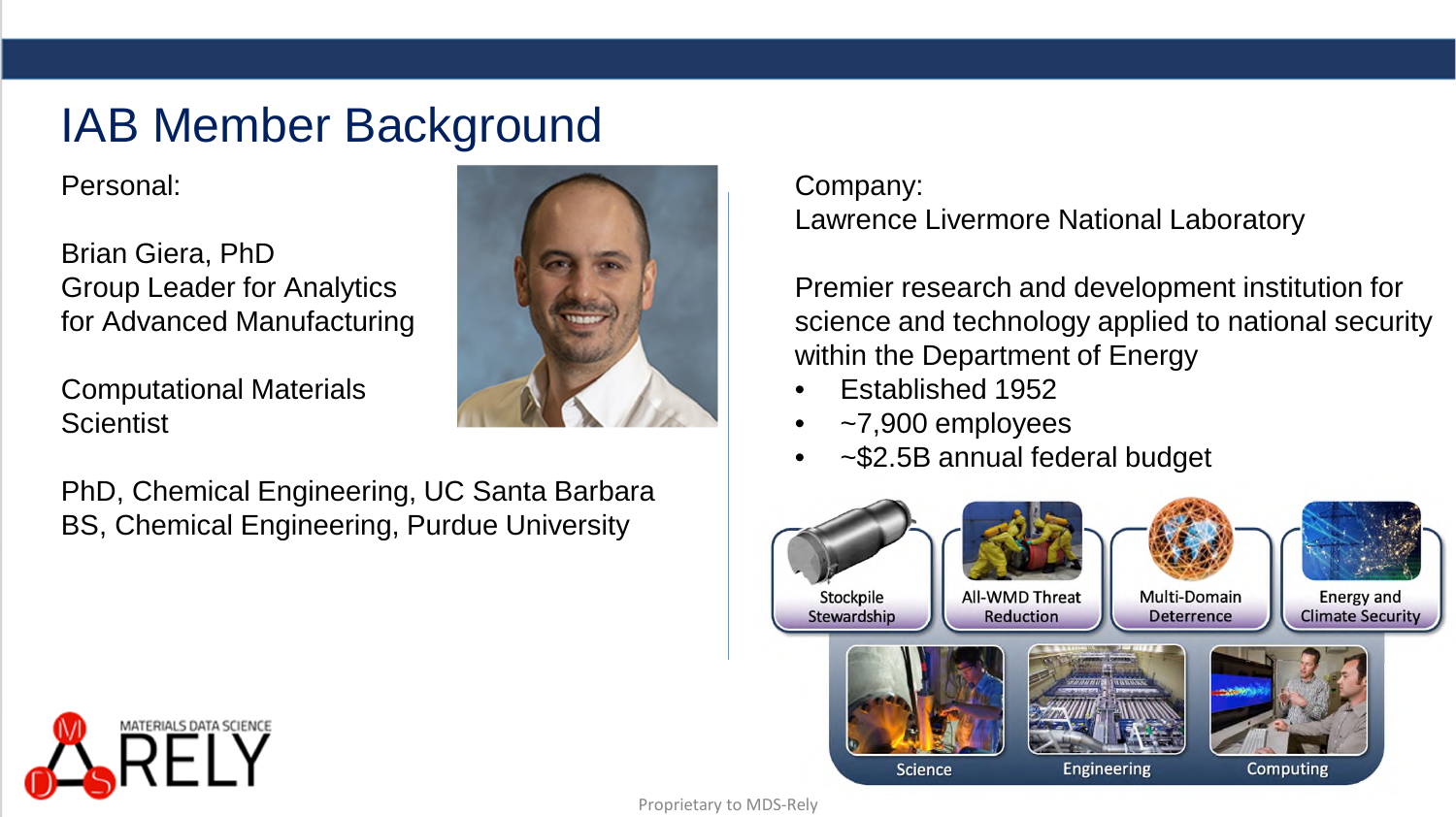Materials Data Science Research Interests (why you are a part of MDS-Rely)

MDS Rely group are leaders in processing and executing data in the materials sciences. LLNL views the MDS-Rely as a source of collaboration, hiring pipeline, visibility of the technical front lines, and publishing opportunities.

Interesting things going on at your company that you want to share



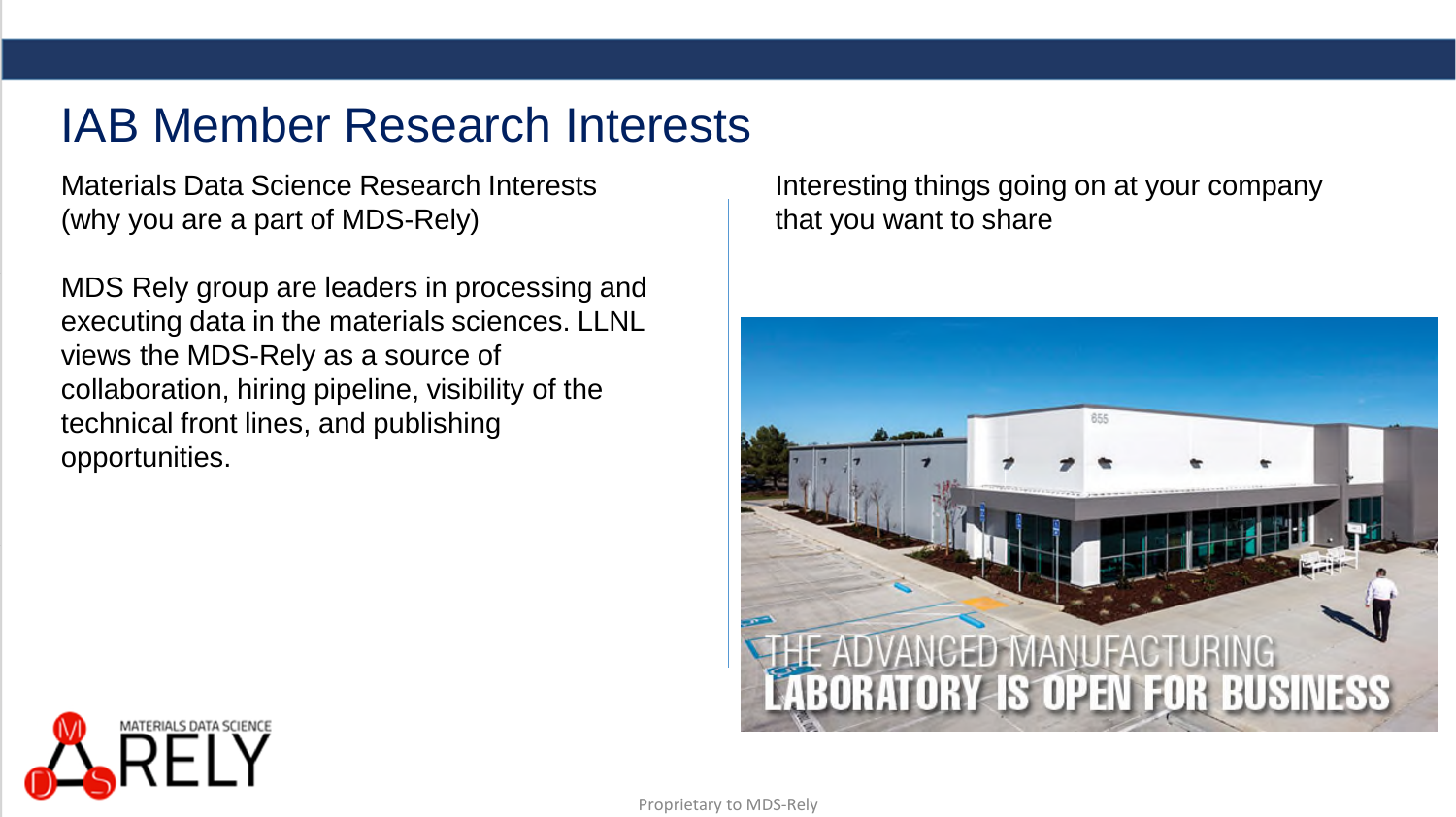

Dale M. Ashby, D.Eng. Vice President of Technology & Innovation Engineered Materials Group

- **Academics & Memberships**
	- B.S. Chemical Engineering University of Kentucky
	- D.Eng. Systems Engineering George Washington University
	- SAE, AIChE, INCOSE, IEEE, SPE, ASTM, ACS……
- **Leadership Responsibilities**
	- Advanced technology development
	- Global Engineering Organization
	- New Products & Systems Development

#### • **Research Interests**

ATERIAI S DATA SCIENCE

- Virtual Product Developments
- Automation/Robotics/Vision Systems
- Durability and Reliability of materials
	- Seal Life Prediction Modeling
	- Fluorinated Materials Development



#### **Parker Hannifin at-a-Glance (NYSE: PH)**

**Engineering Customer Success in Motion & Control Markets for over 100 Years** 

- #1 Position in \$135B Motion & Control Industry
- ~\$16B Revenue, ~\$40B Market Capitalization
- ~11% market share; goal to reach 20%
- Global network of ~17k distribution outlets
	- Generates ~50% of Industrial Revenues
- Operations in 45 countries across six continents



**Enabling Engineering Breakthroughs that Lead to a Better Tomorrow**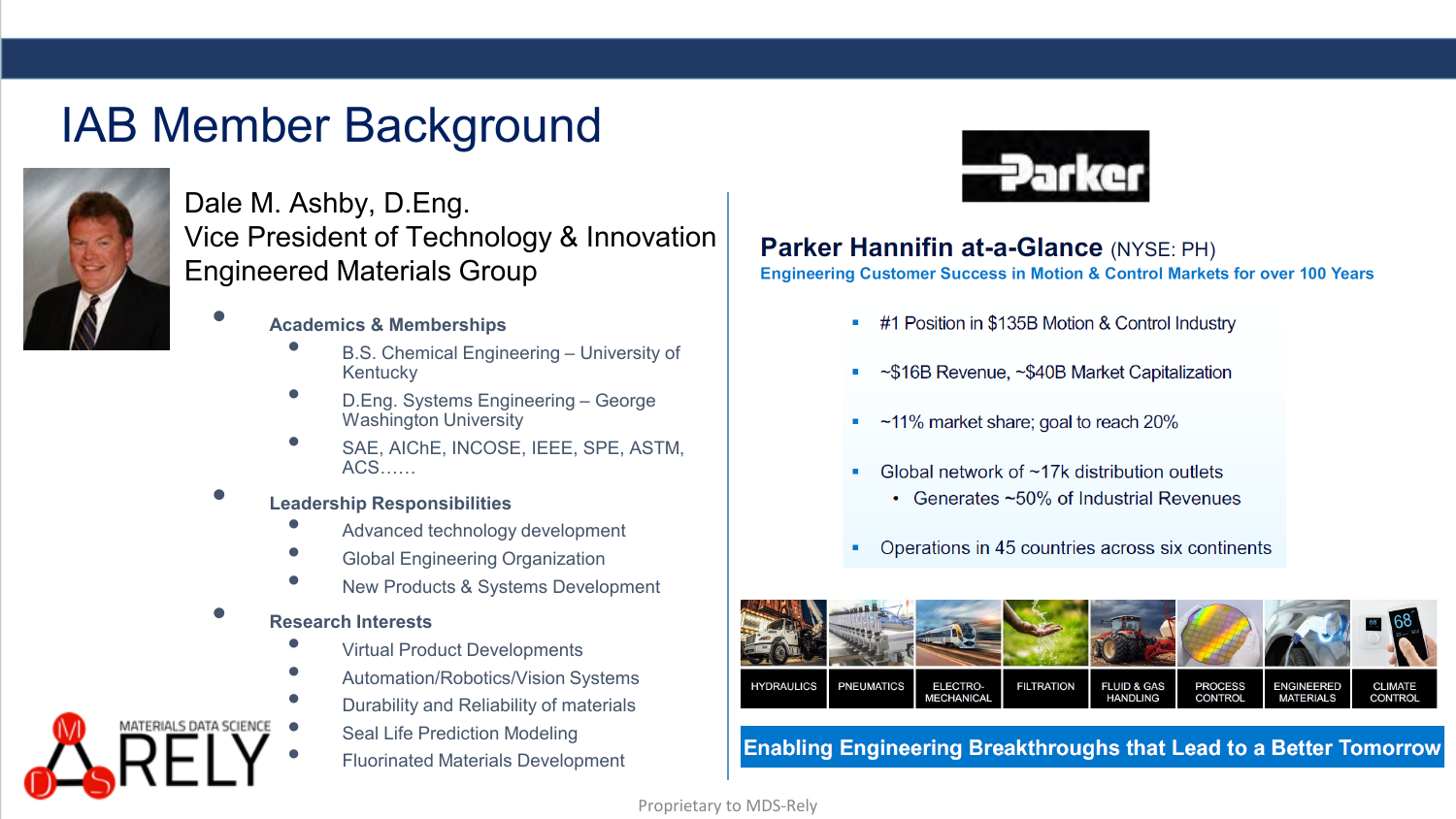Materials Data Science Research Interests

#### **Engineered Materials Group Advanced Technology Platforms**

**Advanced Materials & Manufacturing Technology** 

Durability & Reliability/Life Prediction/MBSE

**Responsive & Connected Materials System Solutions** 

**PARKER ANNOUNCES RECOMMENDED ALL CASH ACQUISITION OF MEGGITT PLC** 



## **Sustainability Targets Announced**



### **Strategic Growth Opportunities from Secular Trends**



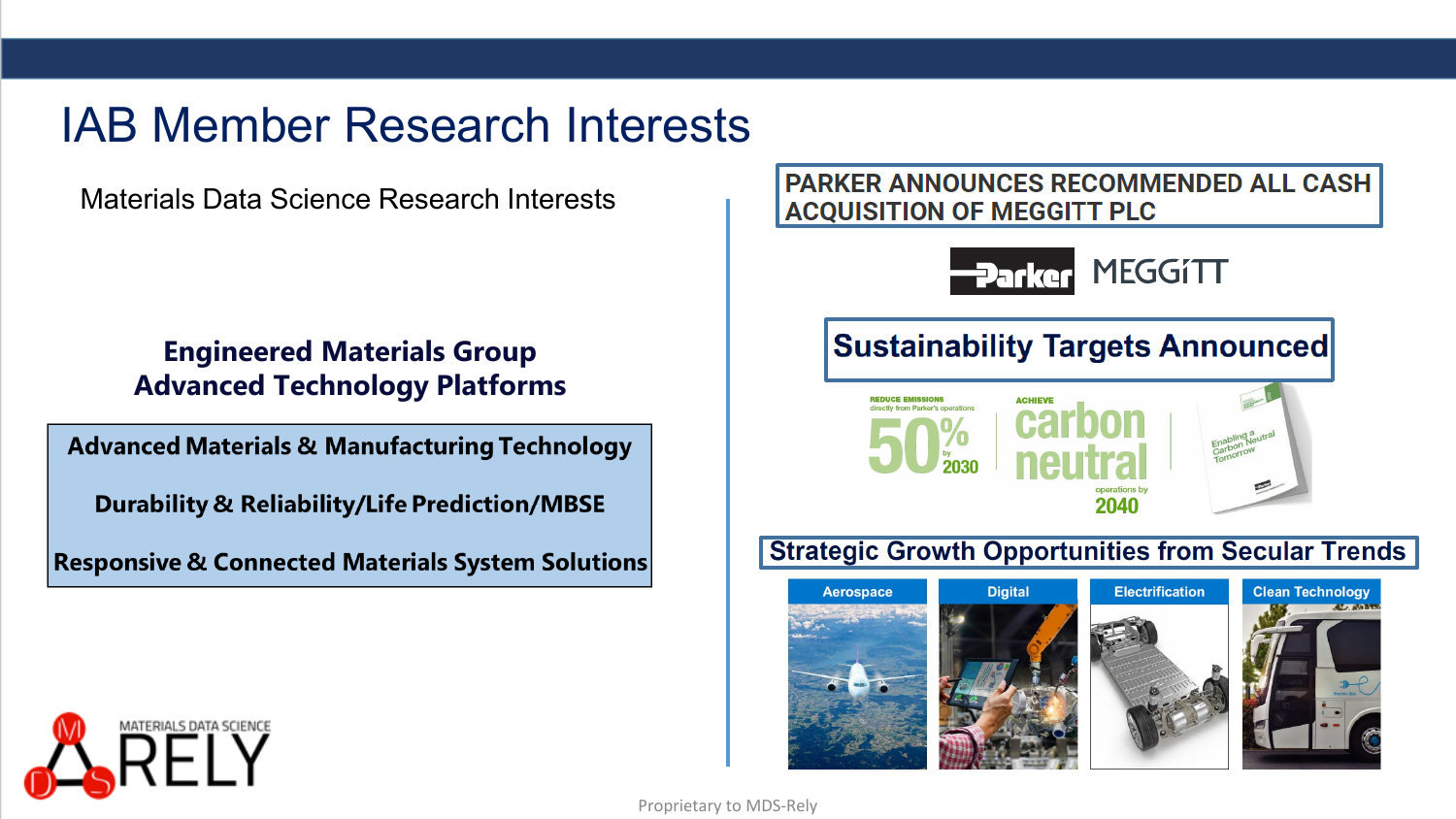Personal:

Chris Cramer SVP & Chief Research Officer

Theoretical Chemist

A.B., Washington University Ph.D., University of Illinois

U.S. Army Chemical Officer (4 years) Professor and Administrator, University of Minnesota (29 years) SVP & CRO, Underwriters Laboratories (1 year)



Company:

Underwriters Laboratories Inc. Research Institutes (Standards & Engagement)

### Nonprofit Safety Science Research Organization

Founded in 1894 with primary focus on testing, inspection, and certification (TIC) to mitigate fire risks. Over time, expanded into many other safety science areas.

In 2012, the TIC business became a whollyowned, for-profit subsidiary (UL LLC). In 2022, further restructuring took place to enable substantial investment in research.